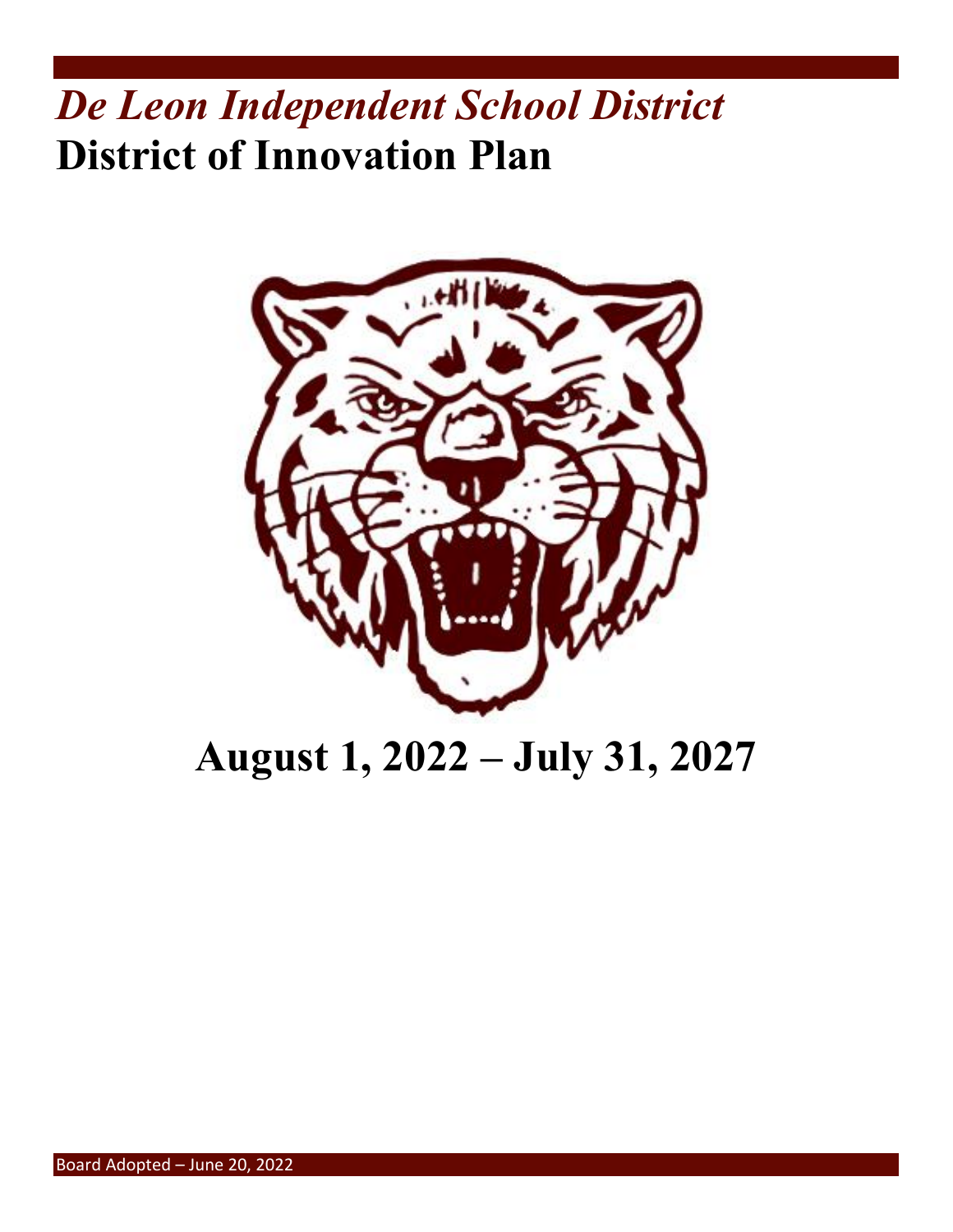# De Leon Independent School District

## **Background**

The 84th Legislative Session passed House bill 1842 allowing school districts to have greater local control while becoming a District of Innovation. This opportunity will allow for flexibility regarding certain state level rules and regulations in order to transform and make improvements to better serve the students of De Leon ISD.

The Innovation Plan for De Leon ISD will remain in effect for five years beginning in August 2017 through July 2022.

# **Mission Statement**

The staff of De Leon ISD believes that all students are capable of learning. To foster student achievement, it is our responsibility to provide a well-balanced curriculum within an environment that is conducive to learning. Our goal is to help all students reach their greatest level of academic achievement. We can attain this goal by instilling in our students a love of learning and by providing a curriculum that includes basic liberal arts courses, fine arts, technology, and vocation training.

# **District Goals**

- $\triangleright$  De Leon ISD will attract qualified staff who will engage in ongoing professional development in order to promote student performance, which exceeds state averages and prepares students for success in life.
- $\triangleright$  De Leon ISD will develop a partnership with parents and community to build a community of leaders.
- $\triangleright$  De Leon ISD will provide resources and facilities that enhance learning in a safe environment.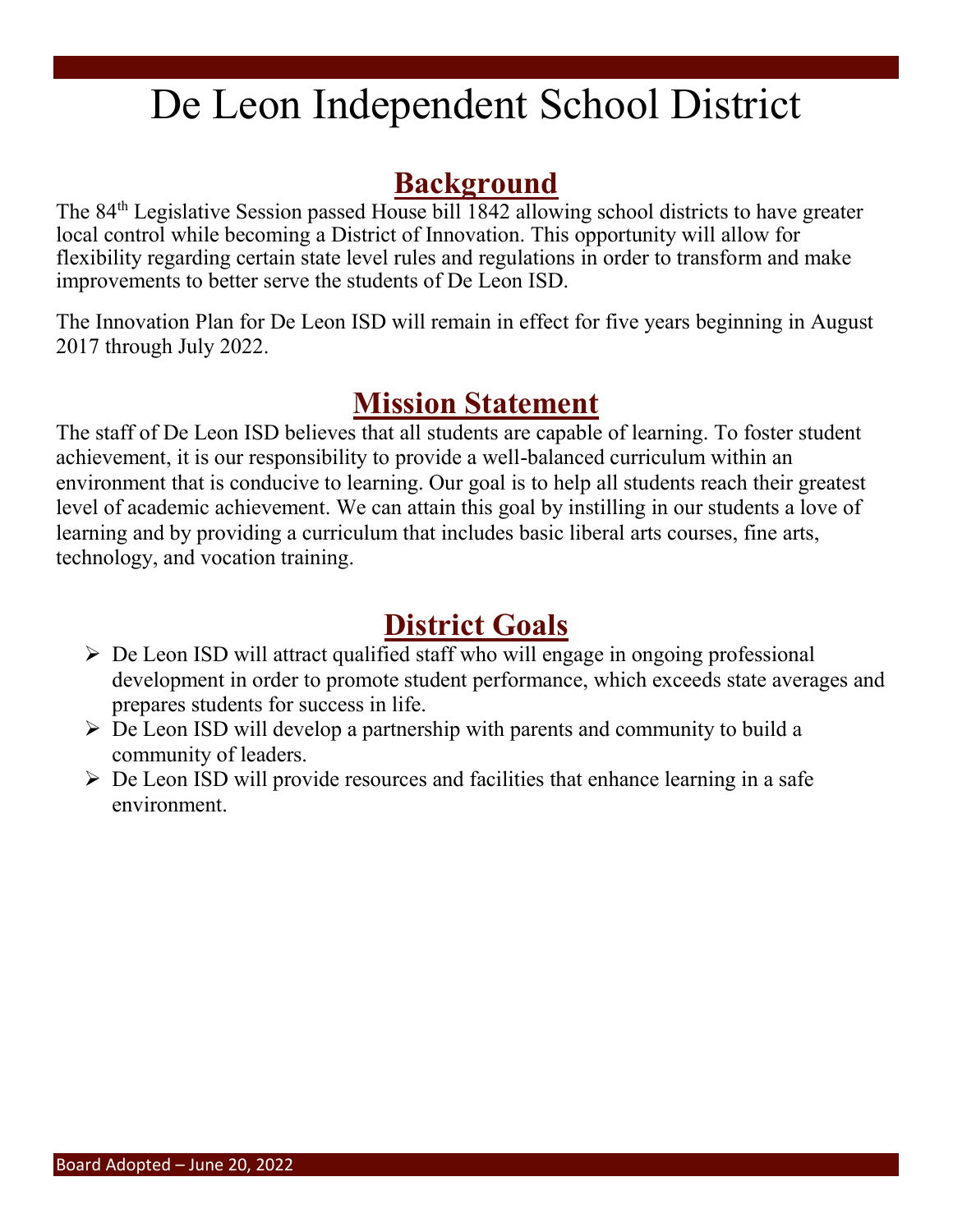## **De Leon Board Of Trustees**

Josh Mahan, President Carrie Morris, Vice President Heath Matteson, Secretary Cecelia Boswell, Member Terrill Casey, Member Derek Otwell, Member Racheal Wofford, Member

# **District Of Innovation Committee**

Dana Marable - De Leon ISD Superintendent Liesa Nowlin - Chairperson/De Leon High School Principal Amber Bates - Perkins Middle School Principal Lori Womack – De Leon Elementary Principal Kaye Quinn – De Leon High School Counselor/Testing Coordinator Minde Ivy - De Leon High School Counselor Terra Jobe - Perkins Middle School Counselor Natalie Boswell - De Leon Elementary Counselor David White - De Leon ISD Maintenance Director Lori Campbell - De Leon High School Teacher Tara Kellam - De Leon High School Special Education Teacher Chuck Miller – De Leon High Schoo Assistant Principal/Teacher Melissa Schultz - De Leon High School Gifted & Talented Coordinator/Teacher Roxanna Thiebaud - De Leon High School Teacher/District Dyslexia Specialist Lisa Amick – Perkins Middle School RTI Coordinator Kinsey Garcia – Perkins Middle School Teacher Angela Gooden – De Leon Elementary Teacher Shanna Lewis – De Leon Elementary Teacher Dosha Locke – De Leon Elementary Teacher Kristin Matteson – De Leon Elementary Special Education Teacher Ismelda Garza - Parent Member Rachael Wofford – Parent Member Nancy Brown - Community Member Lori Jordan - Community Member Angela Anders - Business Member Corbi Schaak - Business Member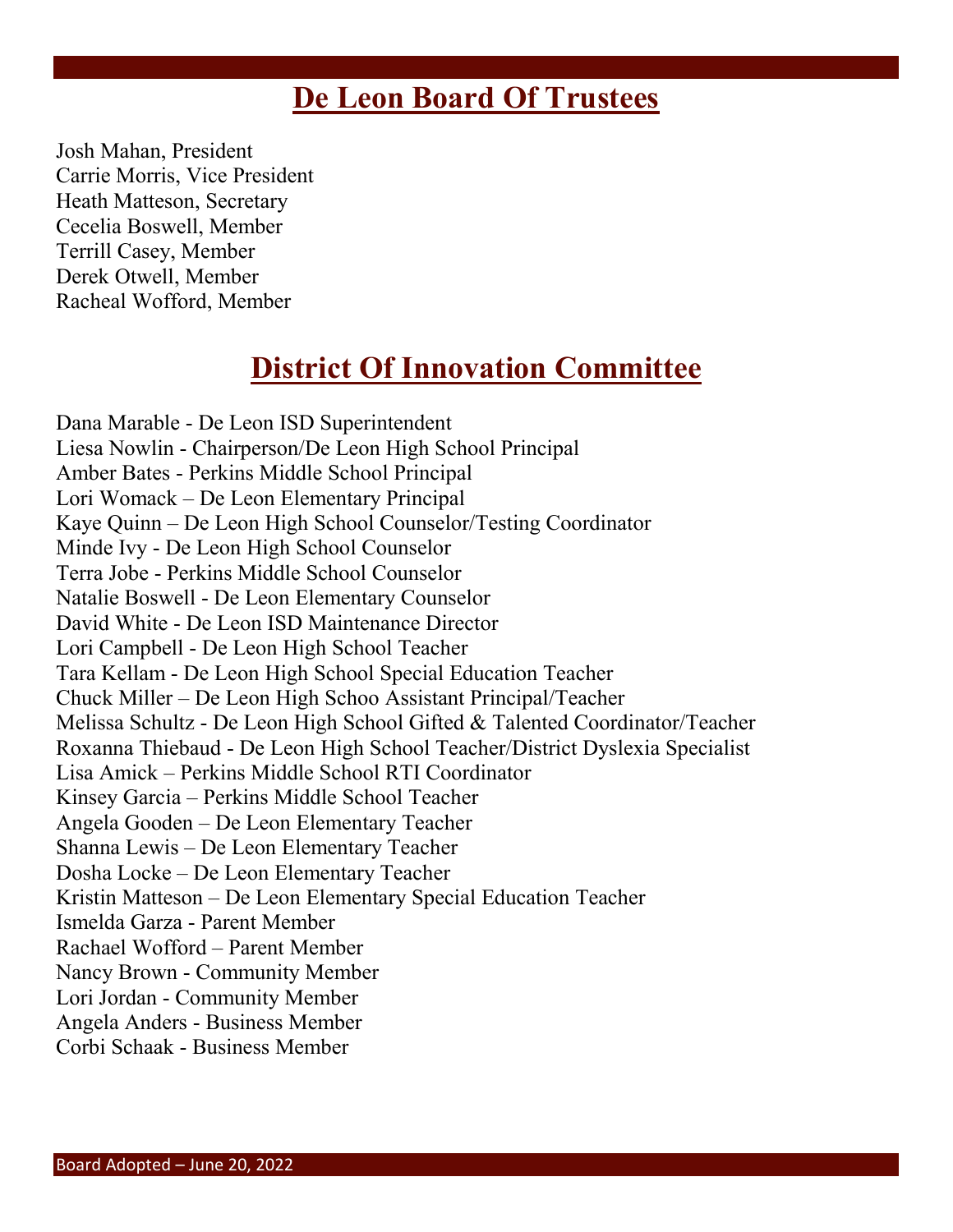# **District Of Innovation Renewal Timeline**

| January 19, 2022         | District administrators reviewed our current District of Innovation Plan<br>and made the decision to pursue renewing our plan for an additional five-<br>year term. The decision was also made to review Texas Education Codes<br>and DOI plans from other school districts to explore additional<br>exemptions that may be beneficial to our district. |
|--------------------------|---------------------------------------------------------------------------------------------------------------------------------------------------------------------------------------------------------------------------------------------------------------------------------------------------------------------------------------------------------|
| February – March<br>2022 | District administrators reviewed Texas Education Codes for changes to<br>make sure that our current exemptions continue to benefit our district.<br>Innovation plans from other Texas school districts were also reviewed to<br>explore additional exemptions that may be beneficial to our district.                                                   |
| April 1, 2022            | Information collected regarding current and proposed exemptions was<br>provided to the District of Innovation Committee members for review.                                                                                                                                                                                                             |
| April 6, 2022            | District of Innovation Committee met to review and finalize the local<br>innovation renewal plan for presentation to the DISD School Board.                                                                                                                                                                                                             |
| April 11, 2022           | Public meeting to review the District of Innovation renewal plan.                                                                                                                                                                                                                                                                                       |
| April 14, 2022           | District of Innovation renewal plan posted to the De Leon ISD website.<br>Commissioner of Education notified of the Board's intent to renew.                                                                                                                                                                                                            |
| April 18, 2022           | Notification from Commissioner of Education of items for clarification<br>on the District of Innovation renewal plan.<br>District of Innovation renewal plan included in the DISD School Board<br>meeting as a discussion item.                                                                                                                         |
| April 19, 2022           | District of Innovation renewal plan updated to reflect feedback for<br>clarification from the office of the Commissioner of Education. Updated<br>plan emailed to District of Innovation Committee members for review<br>and discussion. Feedback provided via email.                                                                                   |
| May 16, 2022             | Public meeting to review the updated District of Innovation renewal<br>plan.                                                                                                                                                                                                                                                                            |
| May 17, 2022             | District of Innovation renewal plan posted to the De Leon ISD website.<br>Commissioner of Education notified of the Board's intent to renew.                                                                                                                                                                                                            |
| June 20, 2022            | District of Innovation plan adopted by the De Leon ISD School Board to<br>be effective for the five-year term from August $1,2022 - \text{July } 31,2027$ .                                                                                                                                                                                             |
| June 21, 2022            | Board adopted District of Innovation plan, effective for the five-year<br>term from August $1, 2022 - July 31, 2027$ , posted to the De Leon ISD<br>website.<br>Commissioner of Education notified of the Board's adoption of the De<br>Leon ISD District of Innovation Plan.                                                                           |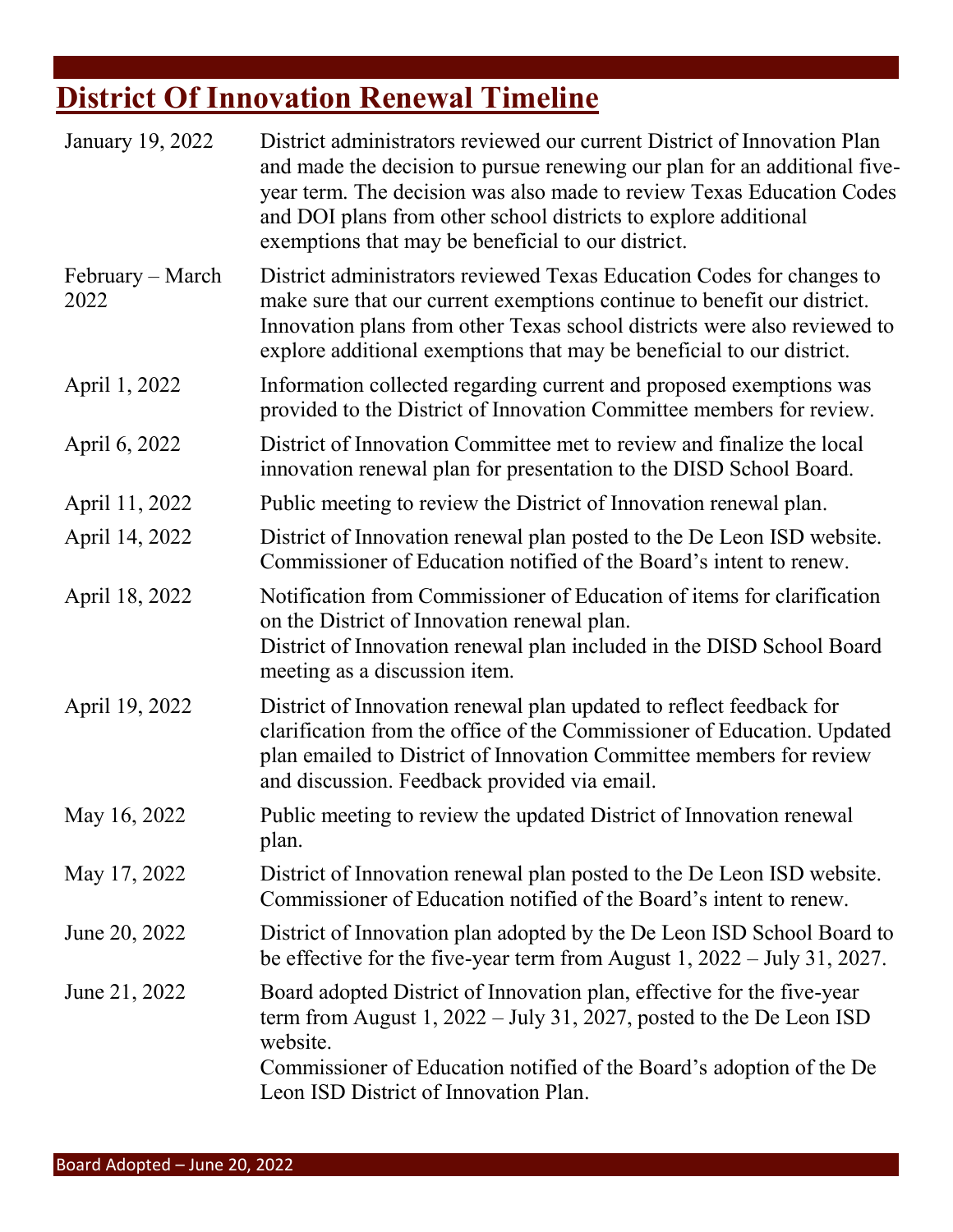## **STATUTES UNDER CONSIDERATION**

### **I. Uniform Start Date: Education Code 25.0811**

First Day of Instruction. (a) Except as provided by this section, a school district may not begin instruction for students for a school year before the fourth Monday in August.

#### **Rationale for Exemption:**

De Leon ISD would like to have the flexibility to develop a calendar that would meet the needs of the students and community. This allows a similar start date with colleges that provide our dual credit courses. It also helps us balance the first and second semester by providing more instructional days prior to state testing and better balance our semesters as well as scheduling more timely and meaningful staff development throughout the school year.

### **II. Teacher Employment Contracts: Education Code 21.102 (B)**

(b) A probationary contract may not be for a term exceeding one year, The probationary contract may be renewed for two additional one-year periods, for a maximum permissible probationary contract period of three school years, except that the probationary period may not exceed one year for a person who has been employed as a teacher in public education for at least five of the eight years preceding employment by the district.

#### **Rationale for Exemption:**

De Leon ISD's request addresses experienced teachers or counselors new to the district who have been employed as a teacher/counselor in public education for at least five of the eight previous years, a probationary contract may be issued for up to two years from the last date of district employment. The same rules will apply for any teacher/counselor returning to the District. This allows more time for evaluation of the teacher/counselor's effectiveness.

## **III. Class Sizes and Student-Teacher Ratios Education Code 25.111, 25.112, 25.113, and 25.114**

State law requires districts to maintain an average student-teacher ratio of 20 to 1 for average daily attendance. For physical education, the student-teacher ratio cannot be greater than 45 to 1. In Kindergarten through grade four, the class student-teacher ratio must not exceed 22 to 1.

#### **Rationale for Exemption:**

Board Adopted – June 20, 2022 While class size does influence the effectiveness of instruction, other considerations should be taken into account. DISD would also like to consider the needs of both teachers and students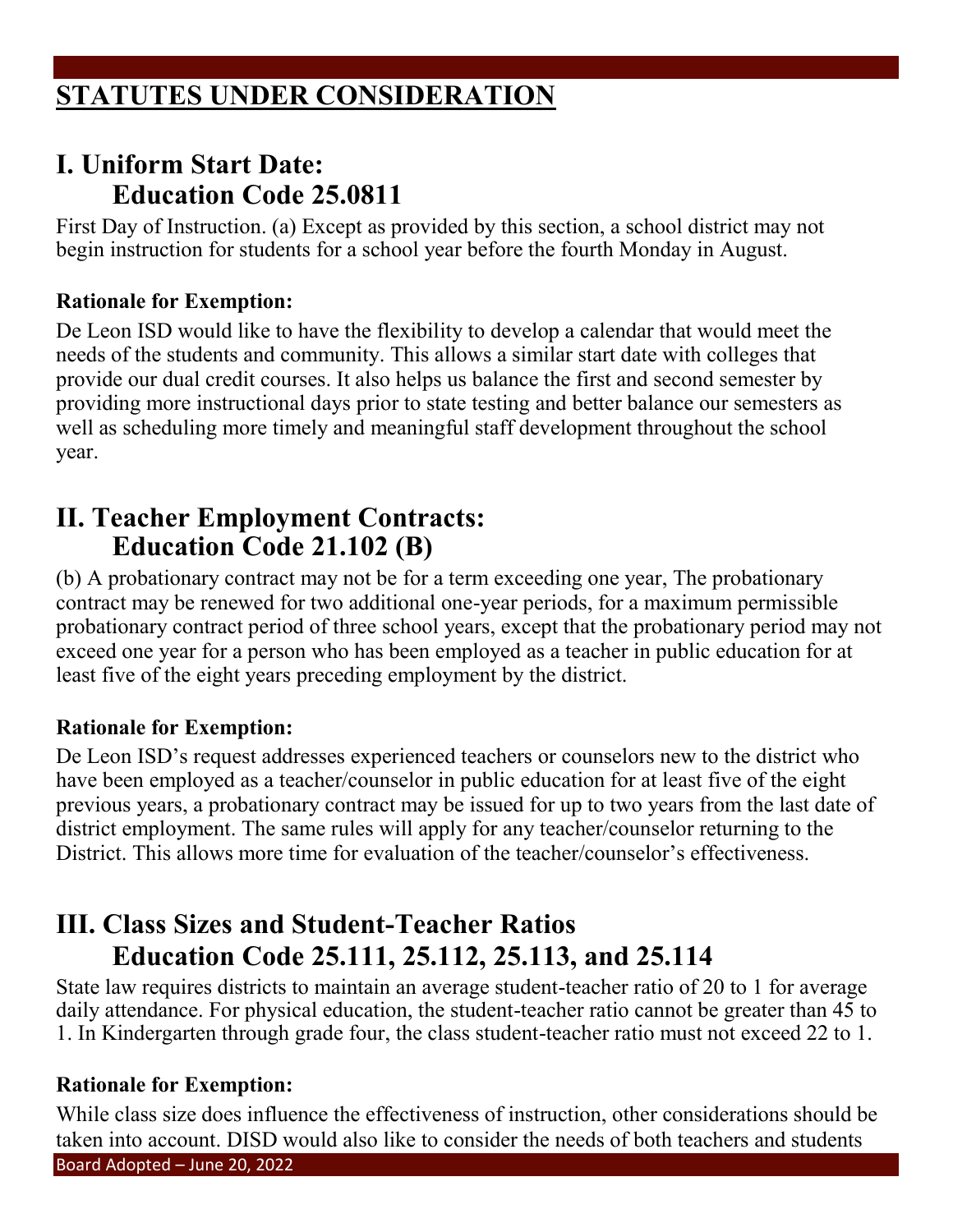when making the decisions that affect class size. We believe every K-4 classroom should begin the school year under the 22 to 1 rule but after the teacher and students have formed a relationship (two weeks into the school year), then the  $23<sup>rd</sup>$  student should not require consideration of forming a new class. This is detrimental to the learning environment for the entire class. Research clearly shows that it is the teacher in the classroom and his/her relationship with students that has the greatest impact on student learning. The same rationale should be used when considering physical education classes. When the district does surpass the 22 to 1 class size, or the 45 to 1 physical education class size, the district will provide written notice of this exception to parents/guardians of all students in the affected class(es) as required in TEC Sec. 25.113. The district does plan to maintain an overall average student to teacher ratio of 20 to 1 as stated in TEC Sec. 25.111.

## **IV. Teacher Certification and Instructional Assignments Education Code 21.003, 21.053, 21.057**

§21.003 states that a person may not be employed as a teacher, teacher intern or trainee, librarian, educational aide, administrator, educational diagnostician, or school counselor by a school district unless the person holds an appropriate certificate or permit issued by the appropriate state agency. In the event a district cannot locate a certified person, the district must request emergency certification from TEA and the State Board of Educator Certification.

§21.053 requires a teacher to present his/her certificate to the District before the employment contract will be binding and prohibits the district from paying an educator for teaching if the educator does not hold a valid certificate at that time.

§21.057 requires that the District provide written notice to parents if any inappropriately certified or uncertified teacher is assigned to a classroom for more than 20 consecutive days.

#### **Rationale for Exemption:**

To meet local needs and provide more options for students in our small, rural area, DISD asks for the flexibility to:

- Consider entering into at-will employment agreements with noncertified individuals who have field/professional experience in the areas of Career and Technology (CTE Courses) and Fine Arts (Art, Music, Drama courses). State certification will not be required for teachers in these areas.
- Allow certified staff to be assigned to areas in which they may have college coursework and expertise. Examples may include, but are not limited to:
	- o Allow a teacher certified to teach through grade 6 to teach courses in grades seven and/or eight
	- o Allow a teacher certified to teach elementary reading be the reading teacher of record for middle and/or high school students.
	- o Allow a teacher certified in middle school or high school mathematics to teach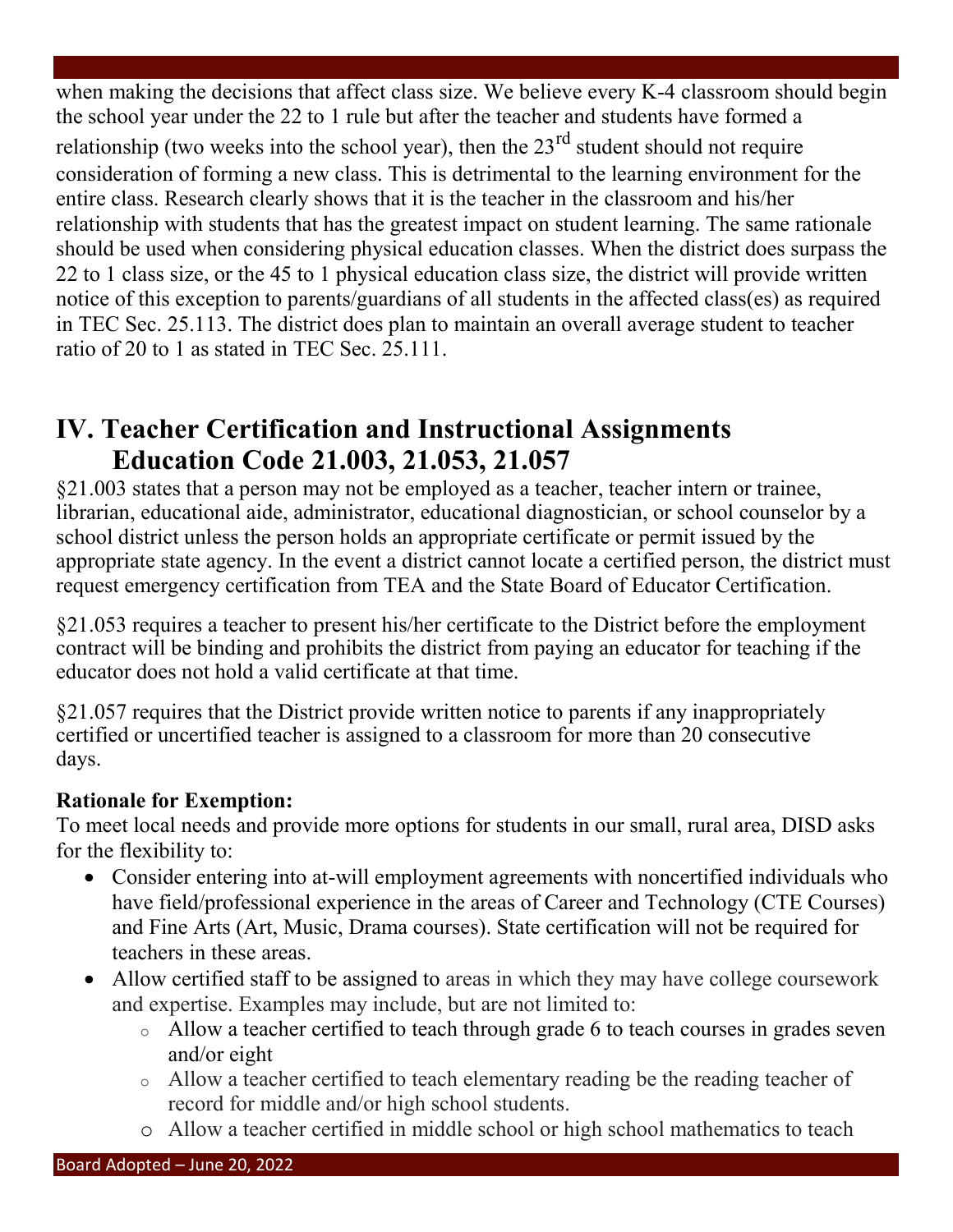elementary grades such as fourth and or fifth.

- o Allow a teacher to teach one or two classes out of field in an area or areas that the teacher has college course work and expertise.
- **Special Education and Bilingual/ESL teachers must continue to be SBEC certified.**

## **V. Minimum Service Required – Teacher Contract Days Education Code 21.401**

§21.401 states that a contract between the district and an educator must be for a minimum of ten months of service. An educator employed under a ten-month contract must provide a minimum of 187 days of service. The Commissioner may reduce the number of days of service, but such a reduction does not reduce an educator's salary.

#### **Rationale for Exemption:**

District calendars are designed to maintain the minimum total of 75,600 minutes of instruction per year. However, due to individual campus schedules, excess minutes of instruction may be 'banked' and used as required make-up time in the event of bad weather or emergencies requiring the closing of a campus or district. Although this flexibility has been allowed for required student attendance, there was no flexibility that impacted teacher contract days. Districts should have the option to reduce the number of contract days for educators when bad weather or emergencies arise. The Board of Trustees shall have the option to reduce the number of contract days by an amount less than or equal to the number of attendance days adjusted for student instruction without a reduction in an educator's salary.

## **VI. Inter-District Transfer Students – Revocation of Transfers Education Code 25.036**

§ 25.036 states a district may choose to accept, as transfers, students who are not entitled to enroll in the district.

#### **Rationale for Exemption:**

De Leon ISD maintains a transfer policy under FDA (Local) requiring nonresident students wishing to transfer to file a transfer application each school year. In approving transfer requests, the availability of space and instructional staff, availability of programs and services, the student's disciplinary history, work habits, and attendance records are also evaluated. Transfer students are expected to follow the attendance requirements, rules, and regulations of the district. TEC 25.036 has been interpreted to establish the acceptance of a transfer as a one-year commitment by the district.

If a transfer student commits a **DAEP** offense, has a pattern of misbehavior over time, or has a student attendance record which falls below the TEA truancy standard, De Leon ISD seeks